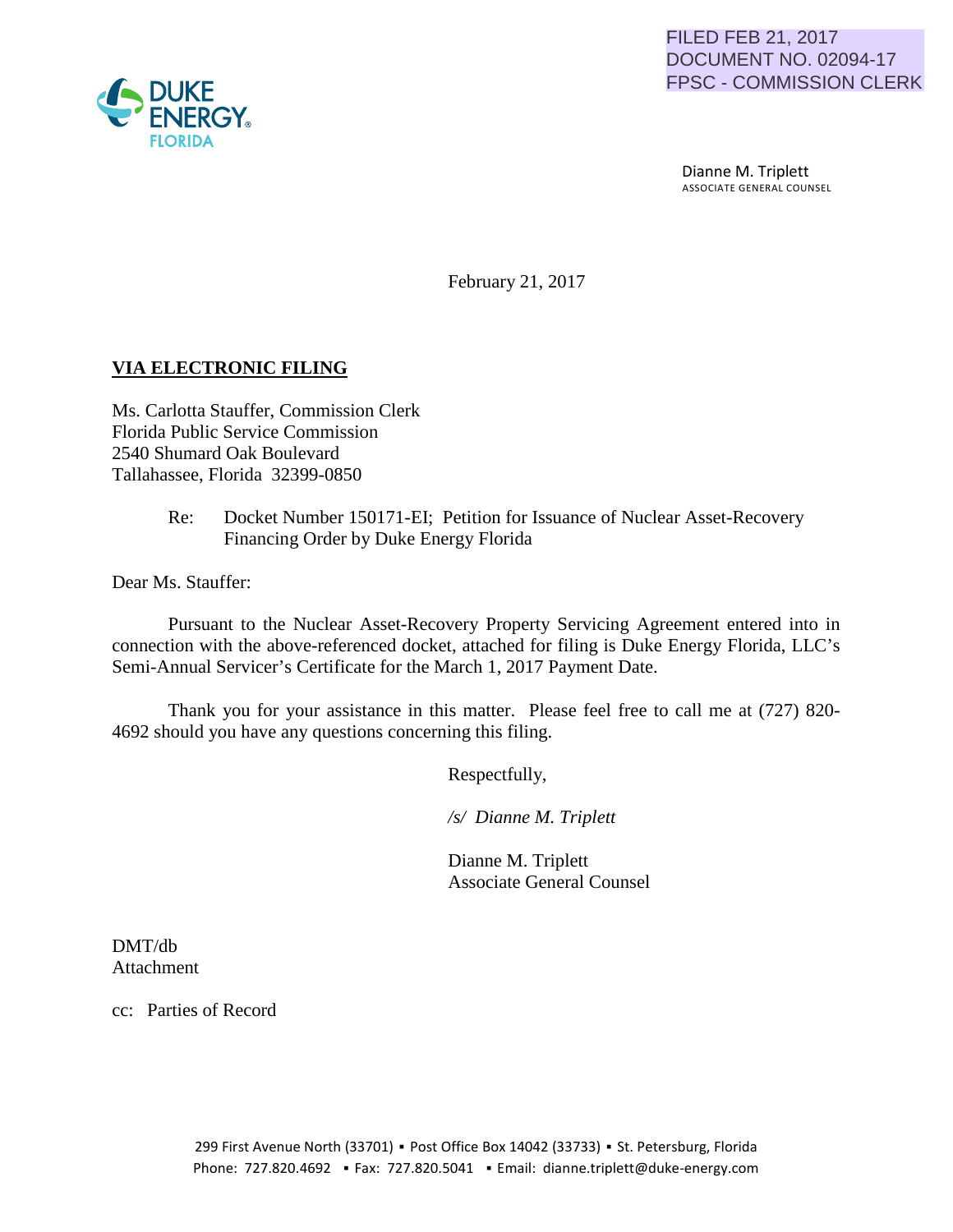# SEMI-ANNUAL SERVICER'S CERTIFICATE

Pursuant to Section 4.01(c)(ii) of the Nuclear Asset-Recovery Property Servicing Agreement, dated as of June 22, 2016 (Servicing Agreement), by and between DUKE ENERGY FLORIDA, LLC, as servicer (Servicer), and Duke Energy Florida Project Finance, LLC, the Servicer does hereby certify, for the March 1, 2017, Payment Date (Current Payment Date), as follows:

Capitalized terms used but not defined herein have their respective meanings as set forth in the Servicing Agreement. References herein to certain sections and subsections are references to the respective sections of the Servicing Agreement or the Indenture, as the context indicates.

\$ 1,897,418

\$ 35,700,000

Collection Periods: Issuance to February 28, 2017

i. Remittances for the July 2016 Collection Period

#### Payment Date: March 1, 2017

1. Collections Allocable and Aggregate Amounts Available for the Current Payment Date:

| ii.   |                  | Remittances for the | August 2016                                           | <b>Collection Period</b>                                         | 10,102,941           |
|-------|------------------|---------------------|-------------------------------------------------------|------------------------------------------------------------------|----------------------|
| iii.  |                  | Remittances for the |                                                       | September 2016 Collection Period                                 | 10,349,761           |
| i۷    |                  | Remittances for the | October 2016                                          | <b>Collection Period</b>                                         | 8,243,612            |
| ۷.    |                  | Remittances for the | November 2016                                         | <b>Collection Period</b>                                         | 9,792,938            |
| vi.   |                  | Remittances for the | December 2016                                         | <b>Collection Period</b>                                         | 5,798,933            |
| vii.  |                  | Remittances for the | January 2017                                          | <b>Collection Period</b>                                         | 6,675,298            |
| viii. |                  | Remittances for the | February 2017                                         | <b>Collection Period</b>                                         | 6,633,092            |
| ix.   |                  |                     | Investment Earnings on Capital Subaccount             |                                                                  | 8,457                |
| x.    |                  |                     | <b>Investment Earnings on Excess Funds Subaccount</b> |                                                                  |                      |
| xi.   |                  |                     | <b>Investment Earnings on General Subaccount</b>      |                                                                  | 49,505               |
| xii.  |                  |                     |                                                       | General Subaccount Balance (sum of i through xi above)           | \$<br>59,551,955     |
| xiii. |                  |                     |                                                       | Excess Funds Subaccount Balance as of prior Payment Date         |                      |
| xiv.  |                  |                     | Capital Subaccount Balance as of prior Payment Date   |                                                                  | 6,471,450            |
| XV.   |                  |                     |                                                       | <b>Collection Account Balance (sum of xii through xiv above)</b> | \$<br>66,023,405     |
|       |                  |                     |                                                       |                                                                  |                      |
| 2.    |                  |                     | Outstanding Amounts of as of prior Payment Date:      |                                                                  |                      |
| i.    | Series A         | 2018                | <b>Outstanding Amount</b>                             |                                                                  | \$<br>183,000,000    |
| li.   | Series A         | 2021                | <b>Outstanding Amount</b>                             |                                                                  | 150,000,000          |
| iii.  | Series A         | 2026                | <b>Outstanding Amount</b>                             |                                                                  | 436,000,000          |
| İV.   | Series A         | 2032                | <b>Outstanding Amount</b>                             |                                                                  | 250,000,000          |
| ٧.    | Series A         | 2035                | <b>Outstanding Amount</b>                             |                                                                  | 275,290,000          |
| ۷i.   |                  |                     | Aggregate Outstanding Amount of all Series A Bonds    |                                                                  | \$<br>1,294,290,000  |
| З.    |                  |                     |                                                       | Required Funding/Payments as of Current Payment Date:            |                      |
|       | <b>Principal</b> |                     |                                                       |                                                                  | <b>Principal Due</b> |
| i.    | <b>Series A</b>  | 2018                |                                                       |                                                                  | \$<br>35,700,000     |
| ii.   | Series A         | 2021                |                                                       |                                                                  |                      |
| iii.  | <b>Series A</b>  | 2026                |                                                       |                                                                  |                      |
| i۷.   | <b>Series A</b>  | 2032                |                                                       |                                                                  |                      |
| ν.    | <b>Series A</b>  | 2035                |                                                       |                                                                  |                      |

vi. All Series A Bonds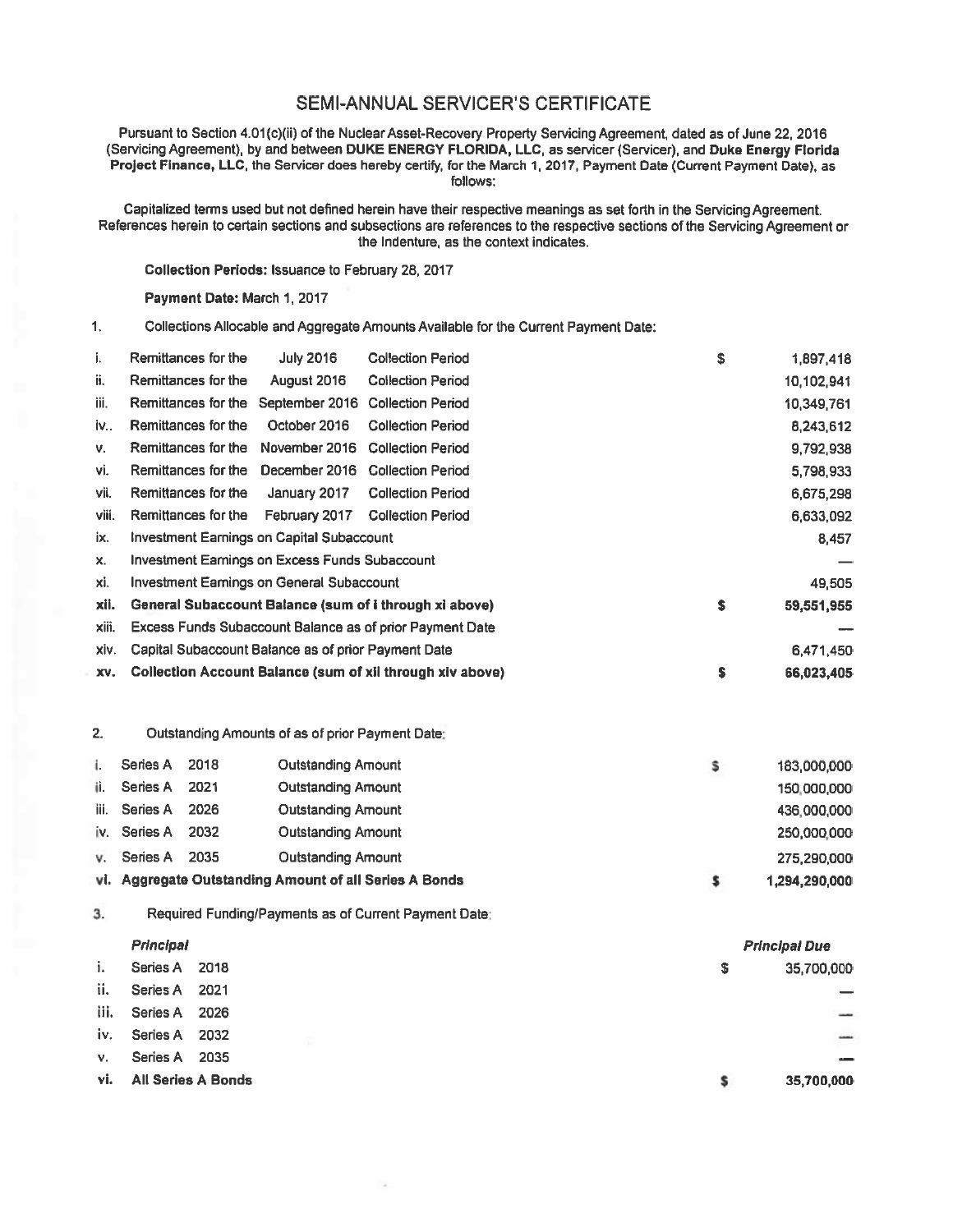#### Interest

|       | <b>WAL</b>                |                                                                                        | <b>Interest</b><br>Rate | Days in Interest Period |     |               | <b>Principal Balance</b>            |          |    | <b>Interest Due</b>     |
|-------|---------------------------|----------------------------------------------------------------------------------------|-------------------------|-------------------------|-----|---------------|-------------------------------------|----------|----|-------------------------|
| v.    | Series A 2018             |                                                                                        | 1.196%                  |                         | 249 | \$            | 183,000,000                         | <b>S</b> |    | 1,513,837               |
| VI.   | Series A 2021             |                                                                                        | 1.731%                  |                         | 249 |               | 150,000,000                         |          |    | 1,795,913               |
| VII.  | Series A 2026             |                                                                                        | 2.538%                  |                         | 249 |               | 436,000,000                         |          |    | 7,653,762               |
| Vill  | Series A 2032             |                                                                                        | 2.858%                  |                         | 249 |               | 250,000,000                         |          |    | 4,941,958               |
| ix.   | Series A 2035             |                                                                                        | 3.112%                  |                         | 249 |               | 275,290,000                         |          |    | 5,925,525               |
| x.    | <b>All Series A Bonds</b> |                                                                                        |                         |                         |     |               |                                     | \$       |    | 21,830,995              |
|       |                           |                                                                                        |                         |                         |     |               | <b>Required Level</b>               |          |    | <b>Funding Required</b> |
| XI.   | <b>Capital Account</b>    |                                                                                        |                         |                         |     | \$            | 6,471,450                           | \$       |    |                         |
| 4.    |                           | Allocation of Remittances as of Current Payment Date Pursuant to 8.02(e) of Indenture: |                         |                         |     |               |                                     |          |    |                         |
| i.    |                           | Trustee Fees and Expenses; Indemnity Amounts                                           |                         |                         |     |               |                                     |          | \$ |                         |
| ii.   | <b>Servicing Fee</b>      |                                                                                        |                         |                         |     |               |                                     |          |    | 447,609                 |
| iii.  |                           | <b>Administration Fee</b>                                                              |                         |                         |     |               |                                     |          |    | 34,583                  |
| iv.   |                           | <b>Operating Expenses</b>                                                              |                         |                         |     |               |                                     |          |    | 40,958                  |
|       |                           |                                                                                        |                         |                         |     |               | Per \$1,000 of                      |          |    |                         |
|       | <b>Series A Bonds</b>     |                                                                                        |                         |                         |     | Aggregate     | <b>Original Principal</b><br>Amount |          |    |                         |
| v.    |                           | Semi-Annual Interest (including any past-due for prior periods)                        |                         |                         |     |               |                                     |          | \$ | 21,830,995              |
| 1.    | Series A 2018             |                                                                                        |                         |                         | \$  | 1,513,837 \$  |                                     | 8.27     |    |                         |
| 2.    | Series A 2021             |                                                                                        |                         |                         |     | 1,795,913     |                                     | 11.97    |    |                         |
| З.    | Series A 2026             |                                                                                        |                         |                         |     | 7,653,762     |                                     | 17.55    |    |                         |
| 4.    | Series A 2032             |                                                                                        |                         |                         |     | 4,941,958     |                                     | 19.77    |    |                         |
| 5.    | Series A 2035             |                                                                                        |                         |                         |     | 5,925,525     |                                     | 21.52    |    |                         |
|       |                           |                                                                                        |                         |                         |     |               |                                     |          |    |                         |
| Vİ.   |                           | Principal Due and Payable as a Result of an Event of Default or on Final Maturity Date |                         |                         |     |               |                                     |          | S  |                         |
| 1.    | Series A 2018             |                                                                                        |                         |                         | \$  | $-5$          |                                     |          |    |                         |
| 2.    | Series A 2021             |                                                                                        |                         |                         |     |               |                                     |          |    |                         |
| 3.    | Series A 2026             |                                                                                        |                         |                         |     |               |                                     |          |    |                         |
| 4.    | Series A 2032             |                                                                                        |                         |                         |     |               |                                     |          |    |                         |
| 5.    | Series A 2035             |                                                                                        |                         |                         |     |               |                                     |          |    |                         |
|       |                           |                                                                                        |                         |                         |     |               |                                     |          |    |                         |
| vii.  |                           | Semi-Annual Principal                                                                  |                         |                         |     |               |                                     |          | \$ | 35,700,000              |
| 1.    | Series A 2018             |                                                                                        |                         |                         | \$  | 35,700,000 \$ |                                     | 195.08   |    |                         |
| 2.    | Series A 2021             |                                                                                        |                         |                         |     |               |                                     |          |    |                         |
| 3.    | Series A 2026             |                                                                                        |                         |                         |     |               |                                     |          |    |                         |
| 4.    | Series A 2032             |                                                                                        |                         |                         |     |               |                                     |          |    |                         |
| 5.    | Series A 2035             |                                                                                        |                         |                         |     |               |                                     |          |    |                         |
| viii. |                           | <b>Other unpaid Operating Expenses</b>                                                 |                         |                         |     |               |                                     |          | \$ |                         |
| ix.   |                           | Funding of Capital Subaccount (to required level)                                      |                         |                         |     |               |                                     |          |    |                         |
| X.    |                           | Capital Subaccount Return to Duke Energy Florida                                       |                         |                         |     |               |                                     |          |    | 139,296                 |
| xi.   |                           | Deposit to Excess Funds Subaccount                                                     |                         |                         |     |               |                                     |          |    | 1,358,514               |
| xii.  |                           | Released to Issuer upon Retirement of all Series Bonds                                 |                         |                         |     |               |                                     |          |    |                         |
| xiii  |                           | Aggregate Remittances as of Current Payment Date                                       |                         |                         |     |               |                                     |          | s  | 59,551,955              |

 $\overline{\mathcal{D}}$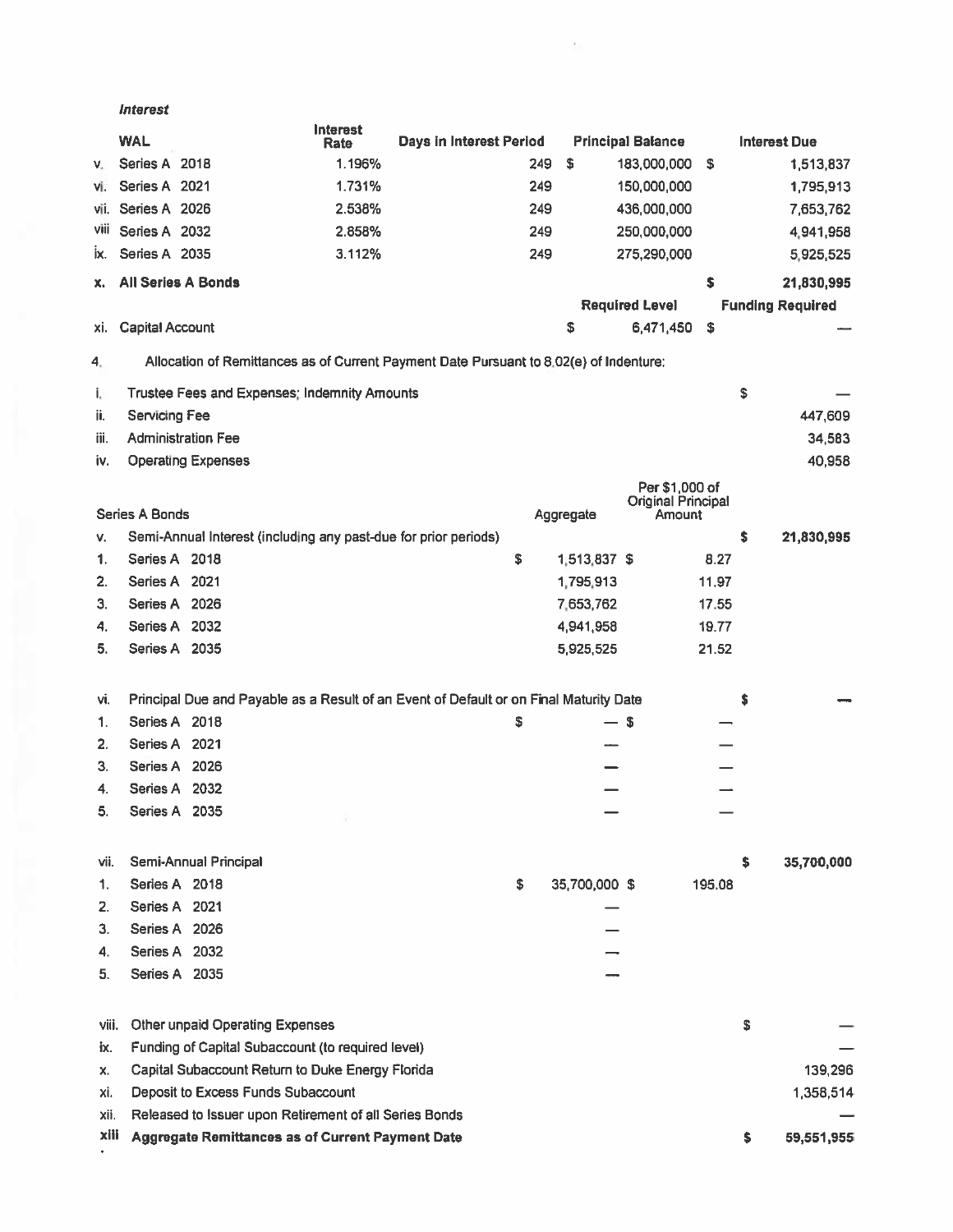| Outstanding Amount and Collection Account Balance as of Current Payment Date (after giving effect to payments to be |
|---------------------------------------------------------------------------------------------------------------------|
| made on such Payment Date):                                                                                         |

| i.    | Series A 2018                                      | \$ | 147,300,000   |
|-------|----------------------------------------------------|----|---------------|
| ii.   | Series A 2021                                      |    | 150,000,000   |
| iii.  | Series A 2026                                      |    | 436,000,000   |
| iv.   | Series A 2032                                      |    | 250,000,000   |
| v.    | 2035<br>Series A                                   |    | 275,290,000   |
| vi.   | Aggregate Outstanding Amount of all Series A Bonds | s  | 1,258,590,000 |
| vii.  | <b>Excess Funds Subaccount Balance</b>             |    | 1,358,514     |
| viii. | <b>Capital Subaccount Balances</b>                 |    | 6.471.450     |
| ix.   | <b>Aggregate Collection Account Balance</b>        |    | 7,829,964     |

6. Subaccount Withdrawals as of Current Payment Date (if applicable, pursuant to Section 8.02(e) of Indenture):

| i.   | <b>Excess Funds Subaccount</b> |                                                                                 |    |    |
|------|--------------------------------|---------------------------------------------------------------------------------|----|----|
| ii.  | Capital Subaccount             |                                                                                 |    |    |
| iii. | <b>Total Withdrawals</b>       |                                                                                 | \$ |    |
| 7.   |                                | Shortfalls in Interest and Principal Payments as of Current Payment Date:       |    |    |
| i.   | Semi-annual Interest           |                                                                                 |    |    |
|      | Series A 2018                  |                                                                                 | \$ |    |
|      | Series A 2021                  |                                                                                 |    |    |
|      | Series A 2026                  |                                                                                 |    |    |
|      | Series A 2032                  |                                                                                 |    |    |
|      | Series A 2035                  |                                                                                 |    |    |
|      | <b>Total</b>                   |                                                                                 | \$ |    |
| ii.  | Semi-annual Principal          |                                                                                 |    |    |
|      | Series A 2018                  |                                                                                 | \$ |    |
|      | Series A 2021                  |                                                                                 |    |    |
|      | Series A 2026                  |                                                                                 |    | -- |
|      | Series A 2032                  |                                                                                 |    | ⇒  |
|      | Series A 2035                  |                                                                                 |    | -  |
|      | <b>Total</b>                   |                                                                                 | s  |    |
| 8.   |                                | Shortfalls in Payment of Return on Invested Capital as of Current Payment Date: |    |    |
| i.   | Return on Invested Capital     |                                                                                 | \$ |    |
| 9.   |                                | Shortfalls in Required Subaccount Levels as of Current Payment Date:            |    |    |
| i.   | <b>Capital Subaccount</b>      |                                                                                 | \$ |    |

X.